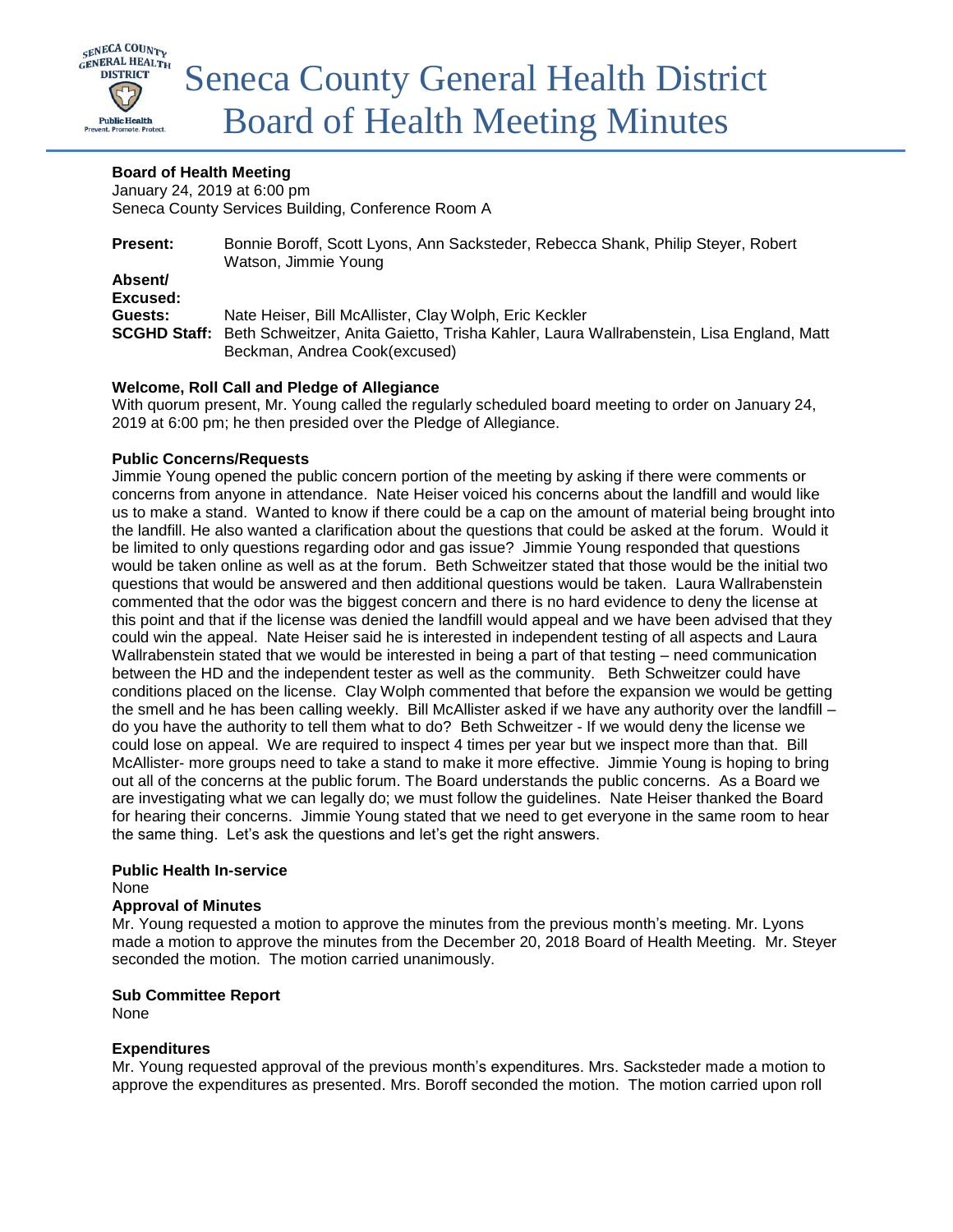call vote. Mrs. Boroff – Yes. Mr. Lyons – Yes. Mrs. Sacksteder – Yes. Mrs. Shank – Yes. Mr. Steyer – Yes. Mr. Watson – Yes. Mr. Young – Yes.

### **Out of County Meetings/Travel**

Mr. Young requested a motion to approve Out of County Meetings and Travel requests provided in board packets. Mrs. Shank made a motion to approve the Out of County Meetings and Travel. Mrs. Sacksteder seconded the motion. The motion carried upon roll call vote. Mrs. Boroff - Yes. Mr. Lyons - Yes. Mrs. Sacksteder – Yes. Mrs. Shank – Yes. Mr. Steyer – Yes. Mr. Watson – Yes. Mr. Young – Yes.

#### **Advances/Repayments/Transfers**

Mr. Young requested a motion to approve Advances, Repayments, and Transfer List provided in board packets. Mr. Steyer made a motion to approve the Advances, Repayments, and Transfer List. Mr. Watson seconded the motion. The motion carried upon roll call vote. Mrs. Boroff – Yes. Mr. Lyons – Yes. Mrs. Sacksteder – Yes. Mrs. Shank – Yes. Mr. Steyer – Yes. Mr. Watson – Yes. Mr. Young – Yes.

#### **Supplements**

None

## **Contracts**

Mr. Young requested a motion to approve contracts:

- a. Lind Media Company, for Moms Quit for Two Billboards, 01/07/19-02/03/2019; not to exceed \$659.00 (payer)
- b. Eco Village Apartments, LLC, for Infant Mortality Education or Services and Activities, effective upon signatures for a period of 5 years; not to exceed \$50,000.00 (payee)

Mrs. Boroff made a motion to approve the contracts. Mrs. Shank seconded the motion. The motion carried upon roll call vote. Mrs. Boroff – Yes. Mr. Lyons – Yes. Mrs. Sacksteder – Yes. Mrs. Shank – Yes. Mr. Steyer – Yes. Mr. Watson – Yes. Mr. Young – Yes.

#### **Resolutions**

Mr. Young requested a motion to approve Resolutions:

a. 2019.01 – Authorization for the Seneca County General Health District to apply for, accept, and enter into a Water Pollution Control Loan Fund Agreement on Behalf of the County of Seneca for the Repair and Replacement of Home Sewage Treatment Systems

Mrs. Sacksteder made a motion to approve the Resolutions. Mr. Steyer seconded the motion. The motion carried upon roll call vote. Mrs. Boroff – Yes. Mr. Lyons – Yes. Mrs. Sacksteder – Yes. Mrs. Shank – Yes. Mr. Steyer – Yes. Mr. Watson – Yes. Mr. Young – Yes.

# **Division Reports**

**WIC**

Mr. Young turned the floor over to the Director of the WIC Division, Trisha Kahler, RD LD. Mrs. Kahler reviewed her report included in board member's packet:

#### **Nursing**

Mr. Young turned the floor over to Health Commissioner, Beth Schweitzer, MPH, MCHES. Mrs. Schweitzer reviewed the nursing report included in board member's packet.

**People:** Brandi Boes, clerical staff is learning billing clerk activities and vital stats clerical duties. Samantha Dible, RN has reached her mid probation date and has been a wonderful addition to the nursing division. She will take the lead in the Infant Mortality Reduction Program at the Eco Village. In addition to the other programs (MQ42, Youth Center, tobacco cessation) she is involved in. Tonya Harris, RN has requested and been approved to decrease her hours from 5 days a pay period to 4, effective January 7<sup>th</sup>, 2019. Dana Mathias, RN will be returning from Maternity Leave February 11, 2019.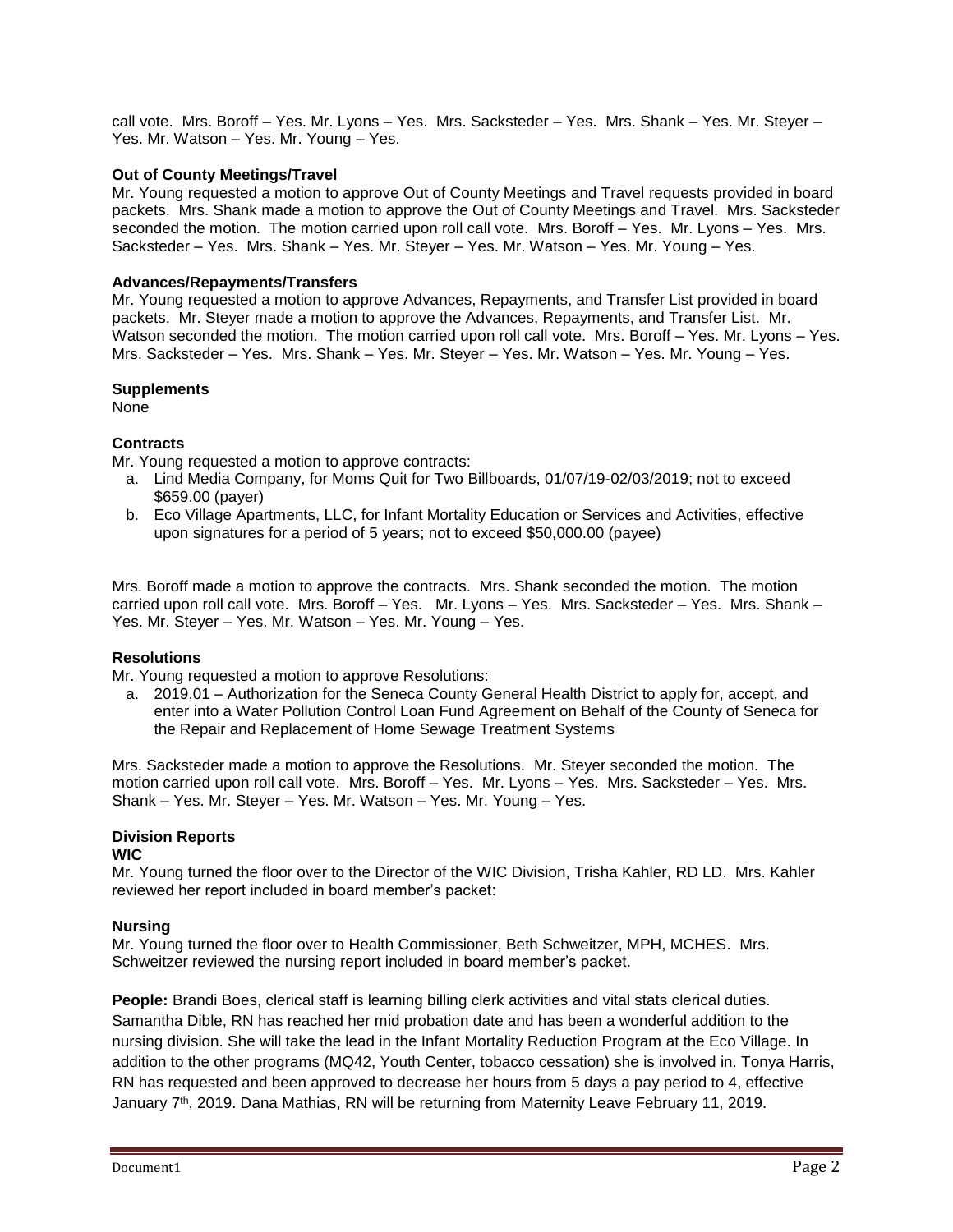**Financial**: We are writing the Mom's Quit for Two grant FY 2020, Tobacco Use Prevention and Cessation grant 2020, both competitive cycles. The Eco Village MOU and Draft of the proposed services were emailed January 15, 2019. We are working on a CCP (Children's Practicing Pediatricians)  $2^{nd}$  dose Program to earn \$1000. This program reviews the clients in our database that may have had one dose of a Meningitis vaccine and due for the  $2<sup>nd</sup>$  dose. We can call to schedule the appointment or if they are no longer a client of SCGHD, that information can be put into the system thus cleaning up the database. **Quality:** Always striving to provide good, quality care and service.

**Service:** We have completed a letter to mail to the Superintendents of the schools in Seneca County. This letter outlines the important role a school nurse plays in the educational setting. This letter consists of a list of school nursing services SCGHD can offer to maximize learning potential and increase productivity.

Mom's Quit for Two billboard is displayed at the intersection of State Routes 224 and 18 for the month of January.

We have provided a public health outreach to CROSSWAEH December 17, 2018 and provided 17 Twinrix and 3 Hepatitis A vaccines, 16 incarcerated individuals and 3 staff members. Also on January 18, 2019, Fifteen Twinrix (two staff members) and 12 hepatitis A were given.

I have made several attempts to contact Sherriff Eckelberry in hopes of vaccinating staff and prisoners at the Seneca County Jail and have been unsuccessful.

Hepatitis A Outbreak Summary (January 22, 2019):

- Number of cases: 1484
- Illness onset range: 01/05/2018 01/15/2019
- Age range: 2-81 years
- Gender: 60% male
- Number of hospitalizations: 923 (62%)
- Number of deaths: 5
- Number of counties with cases: 67 (76%)

**Growth:** We are working on expanding the Nursing Services we can offer in Seneca County, such as school nursing, tobacco cessation and the 2<sup>nd</sup> dosing program.

#### **Environmental Health**

Mr. Young turned the floor over to the Director of Environmental Health, Laura Wallrabenstein, MA RS. Mrs. Wallrabenstein reviewed her report included in board member's packet: and presented for condemnation, property located at:

a. EMERGENCY CONDEMNATION: 686 S. Sandusky St. Lot 108 Tiffin, OH (Highland Park) MoHo owned by Arnold C. Marks Jr. – same address

Mr. Young requested a motion to condemn the property located at 686 S. Sandusky St. Lot 108 Tiffin, OH (Highland Park). Mr. Lyons made a motion to grant condemnation of the property as presented. Mr. Watson seconded the motion. Motion Carried.

#### **General Update**:

LANDFILL INFO**:** I think Beth and I both feel like we have done nothing BUT talk about the landfill since the December board meeting!I'm sure the hearing on Jan. 30 will be informative.

People and Growth:It seems possible/likely that we will add an employee (at least short term) to monitor landfill odors and provide general oversite at the landfill – this employee may also work for the solid waste district part of the time. all to be determined.